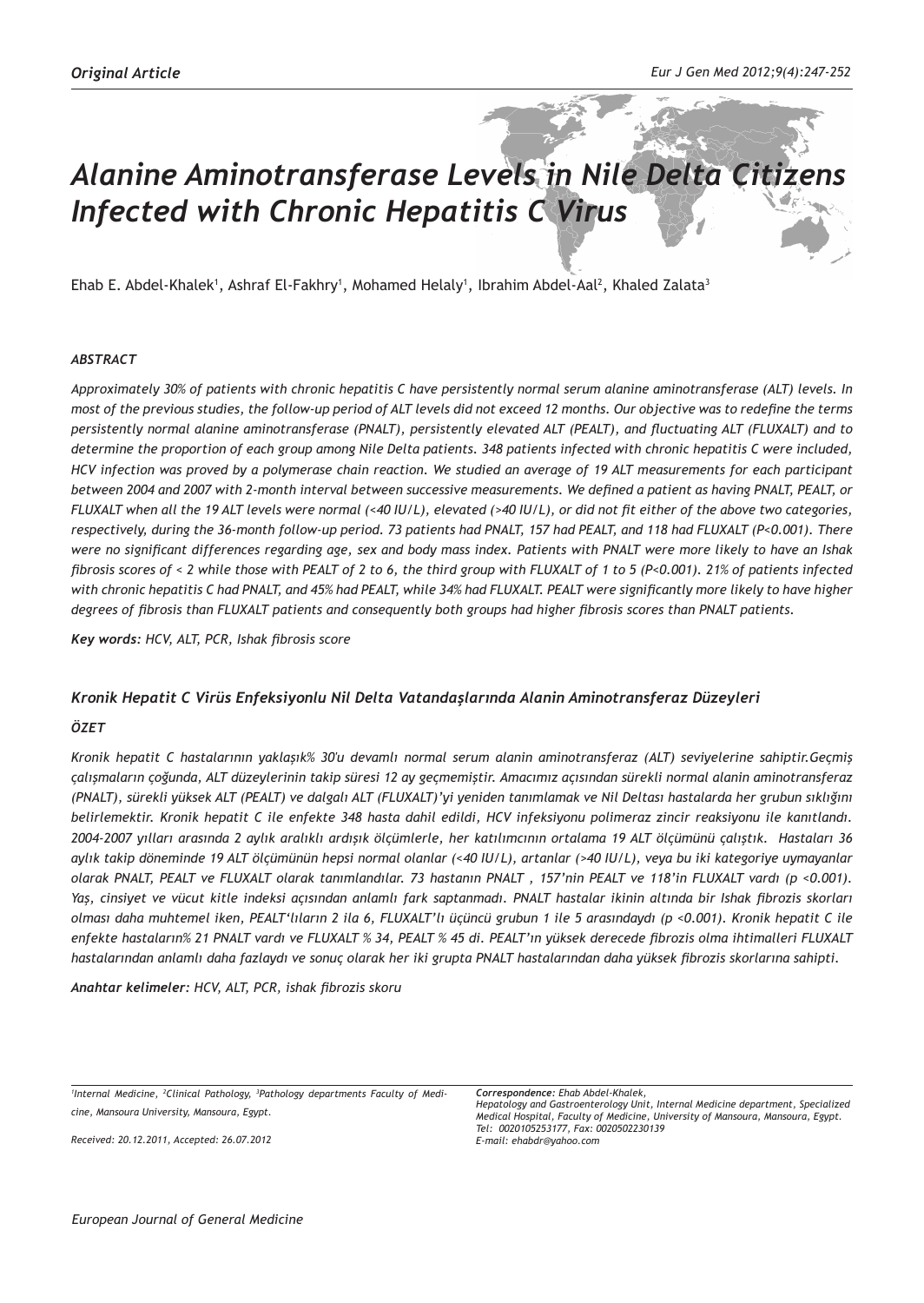# **INTRODUCTION**

Hepatitis C virus (HCV) is a major cause of chronic liver disease, with about 170 million people infected worldwide. Most (70-80%) HCV infections persist after inoculation and about 30% of individuals with persistent infection develop chronic liver disease, making this disease a significant cause of morbidity and mortality (1). The severity of disease varies widely, from asymptomatic chronic infection to cirrhosis and hepatocellular carcinoma (2). It has been estimated that approximately one-third of patients with chronic HCV infection have persistently normal alanine aminotransferase (PNALT) levels, however, there is no precise definition of the normal ALT till now (3). The 2002 National Institutes of Health Consensus Conference on HCV did not define accurately what constitutes a "normal" ALT level (4). Many investigators have defined PNALT as > three normal ALT measurements over a 6-12-month period of time in persons infected with HCV. But, in studies with short-time duration of follow-up with small number of patients, there may be false higher percentages of patients with PNALT or those with persistently elevated ALT (PEALT) subtracted from the percentage of patients with fluctuating ALT (FLUXALT) (5-8). Until recently, the benefits of antiviral therapy of HCVinfected patients with persistently normal serum alanine aminotransferase (ALT) levels were of uncertain value and should not be undertaken routinely (9). The aims of this study were: first, to compare demographic data as well as viral load between patients with PNALT, PEALT and FLUXALT, second, to correlate mean ALT level with the histopathological changes, especially, in PNALT group patients, as well as PEALT and FLUXALT groups, and third, to do a follow-up of patients with a greater number of ALT measurements throughout a longer duration in a trial to redefine the terms PNALT, PEALT, and FLUXALT.

## **MATERIAL AND METHODS**

## *HCV screening*

Mansoura University Hospital laboratories provide free testing for anti-HCV to persons attending all Mansoura University hospitals and clinics from Nile Delta governorates. All patients positive for anti-HCV performed by enzyme-linked immunosorbent assay (ELISA), and confirmed by a positive HCV RNA by polymerase chain reaction (PCR) assay were enrolled in this study.

Upon enrollment, a patient medical history, physical ex-

amination, and laboratory evaluations were performed on each participant. Exclusion criteria were the treatment for HCV infection during the 36-month follow-up period and the positivity for hepatitis B surface antigen. At the end of the follow-up period, and because of the availability of the governmental support for free antiviral therapy, participants who met the criteria outlined by "The Egyptian Committee for the Control of Viral Hepatitis" were offered antiviral therapy.

## *Laboratory testing*

ALT testing was performed by automated biochemistry analyzer (Cobas Integra 400, Roche diagnostics). A normal ALT level was defined as < 40 IU/L. Testing for anti-HCV was performed by ELISA using Sorine Biomedica kits (Sorine Biomedica Diagnostics Division, Italy) (10). Persons with an anti-HCV antibody-positive specimens had further testing for the detection of HCV-RNA by qualitative polymerase chain reaction (PCR), Cobas amplicore, Roche Diagnostics.

## *Histopathological examination*

All patients were subjected to a valid liver biopsy at the time of inclusion. All liver biopsies were reviewed by one experienced hepatopathologist who was blinded to the clinical and laboratory data. Biopsies were scored for fibrosis using the Knodell scoring system and the modified scoring system of Ishak (11).

# *Ethical approval*

A written informed consent was obtained from each participant. The study protocol conforms to the ethical guidelines of the 1975 Declaration of Helsinki as reflected by the approval of the "Mansoura University Ethical Committee".

## *Study population*

In this study we tried to put a new identification for PNALT, PEALT, and FLUXALT. Between June 1, 2004 and December 31, 2004, 450 patients were enrolled, with a follow-up period of thirty six 36 months. At the end of follow-up period, 348 persons had a full data, (102 persons were lost to follow-up). ALT level measurement was done at a time interval of 2 months during the three 3-year follow-up period. During the three year follow-up period, patients were classified as having PNALT if all 19 ALT levels were normal (<40 IU/L), PEALT if all 19 ALT levels were elevated (>40 IU/L), or FLUXALT for persons who did not fit into either of the above two categories.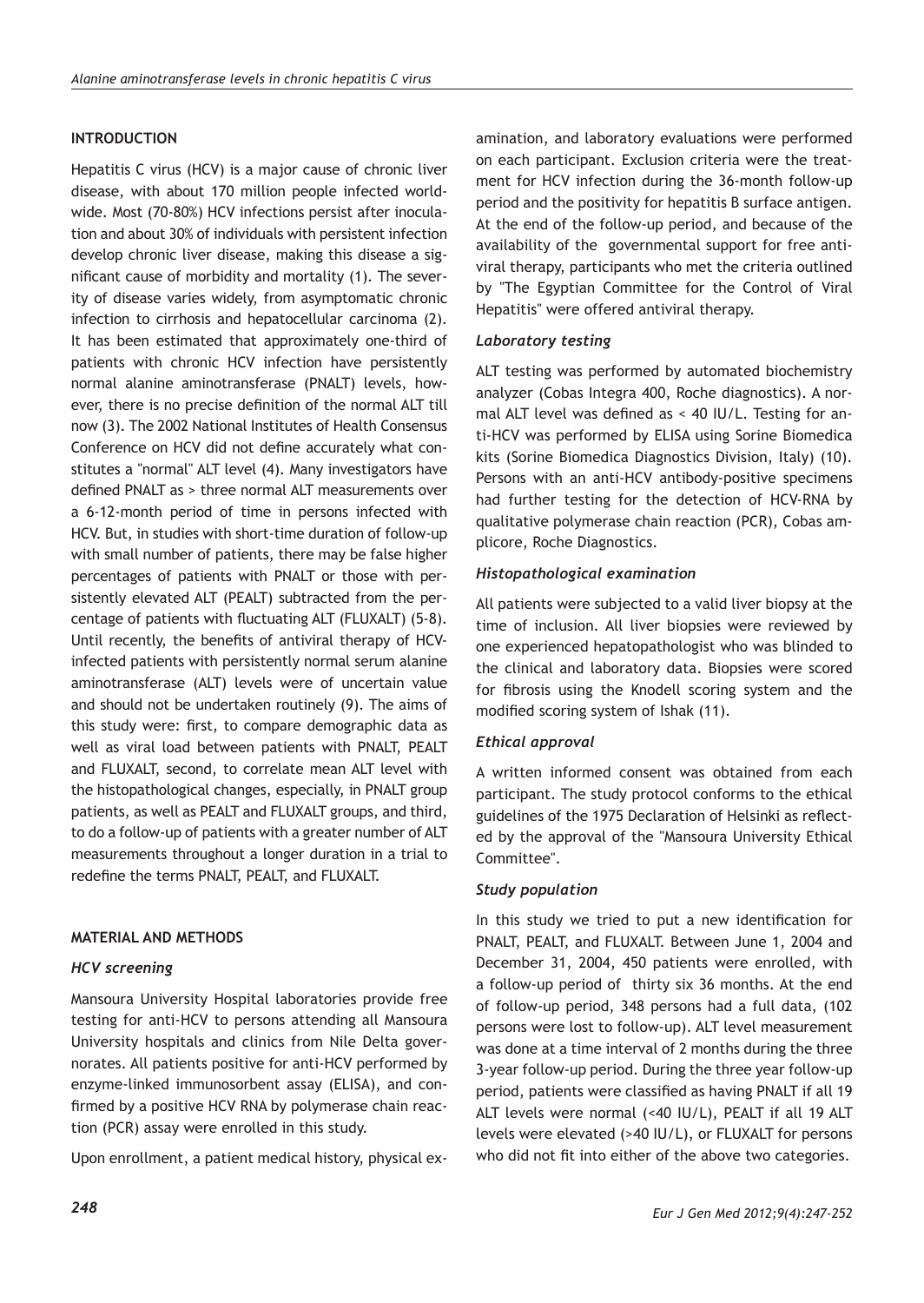| Characteristic                   | Group 1<br>(n:73) | Group 2<br>(n:157) | Group 3<br>(n:118) | p value |
|----------------------------------|-------------------|--------------------|--------------------|---------|
| Age at consent, years            | $41.8 \pm 1.8$    | $42.5 + 2$         | $41.39 \pm 2.1$    | 0.13    |
| Male sex, $n$ $\left(\% \right)$ | 35(48)            | 97 (62)            | 61 (52)            | 0.1#    |
| BMI, $kg/m^2$                    | $28.5 + 2.8$      | $29.12 + 1.7$      | $28.9 + 3.2$       | 0.43    |

*Table 1. Baseline characteristics of study population*

*- All values are expressed as the mean + standard deviation unless otherwise stated. The test used is one way Anova. Abbreviation: BMI, body mass index.*

*- # P values were calculated with Chi-square (x2) test. P value is considered significant if < 0.05.* 

#### *Statistical analysis*

The statistical analysis of data done by using excel program and SPSS program statistical package for social science version 10. To test the normality of data distribution, K-S (Kolmogorov-Smirnov) test was done only significant data revealed to be nonparametric. N.B: all tested data revealed to be parametric. The description of the data done in form of mean  $(+/-)$  SD for quantitative data. The analysis of the data was done to test statistical significant difference between groups. One way Anova test to compare more than two groups , followed by Post Hoc test LSD (least significant difference) for inter groups comparisons, if subtraction between two groups mean gives > LSD so there is a statistically significant difference between these two groups. For quantitative data, student's t-test was used to compare between two groups. Chi square test was used for qualitative data. Correlation coefficiency was done to detect association between variables. N.B: P is significant if  $\leq$ 0.05 at a confidence interval of 95% (12).

### **RESULTS**

#### **Patient population**

Starting from June 1, 2004 and throughout seven months till December 31, 2004, 450 Egyptian patients from Nile Delta region with HCV RNA - proved HCV infection were enrolled in this study, with a follow-up period of thirty six 36 months. At the end of follow-up period, 348 patients had a full data.

#### **Demographic data**

There were no significant differences among the three groups with regard to age, sex and body mass index (Table 1).

#### **ALT levels in the three groups**

We found that of those HCV RNA-positive 348 patients with 19 ALT measurements available during the followup period; 73 (21%) had PNALT, 157 (45%) had PEALT, and 118 (34%) had FLUXALT (p< 0.001, Table 2).

| Characteristic                               | Group 1          | Group 2         | Group3        | p value                |
|----------------------------------------------|------------------|-----------------|---------------|------------------------|
|                                              | (n:73)           | (n:157)         | (n:118)       |                        |
| ALT, IU/L                                    | $26.23 \pm 3.88$ | $81.42 \pm 9.6$ | $55.88 + 7.3$ | $< 0.001$ ##           |
| Level of viremia, $n$ $(\%)$                 |                  |                 |               |                        |
| Mild                                         | 22(30.1)         | 49 (31.2)       | 33 (28)       |                        |
| Moderate                                     | 22(30.1)         | 51(32.5)        | 36(30.5)      | $0.930^{#}$            |
| High                                         | 29(39.8)         | 57 (36.3)       | 49 (41.5)     |                        |
| Ishak fibrosis score, $n$ $\left(\% \right)$ |                  |                 |               |                        |
| 0/6                                          | 25(34.2)         | NA              | NA            |                        |
| 1/6                                          | 31(42.5)         | NA              | 5(4.2)        |                        |
| 2/6                                          | 17(23.3)         | 3(1.9)          | 41 (34.7)     |                        |
| 3/6                                          | NA               | 10(6.4)         | 54 (45.8)     | $< 0.001$ <sup>#</sup> |
| 4/6                                          | NA               | 50 (31.8)       | 14 (11.9)     |                        |
| 5/6                                          | NA               | 63 (40.1)       | 4(3.4)        |                        |
| 6/6                                          | NA               | 31(19.7)        | NA            |                        |

*Table 2. Comparisons of level of ALT, level of viremia and Ishak fibrosis score among the three groups.*

*- All values are expressed as the mean + standard deviation unless otherwise stated. Mild viremia, less than 100.000 IU/ml; moderate viremia, between 100.000 till less than 800.000 IU/ml; high viremia, 800.000 IU/ml or more. Abbreviations: ALT, alanine aminotransferase; IU/L, international unit per liter; BMI, body mass index; NA, not available.* 

*- ##LSD (least significant difference) : 25.53.*

*- # P values were calculated with Chi-square (x2) test. P value is considered significant if < 0.05.*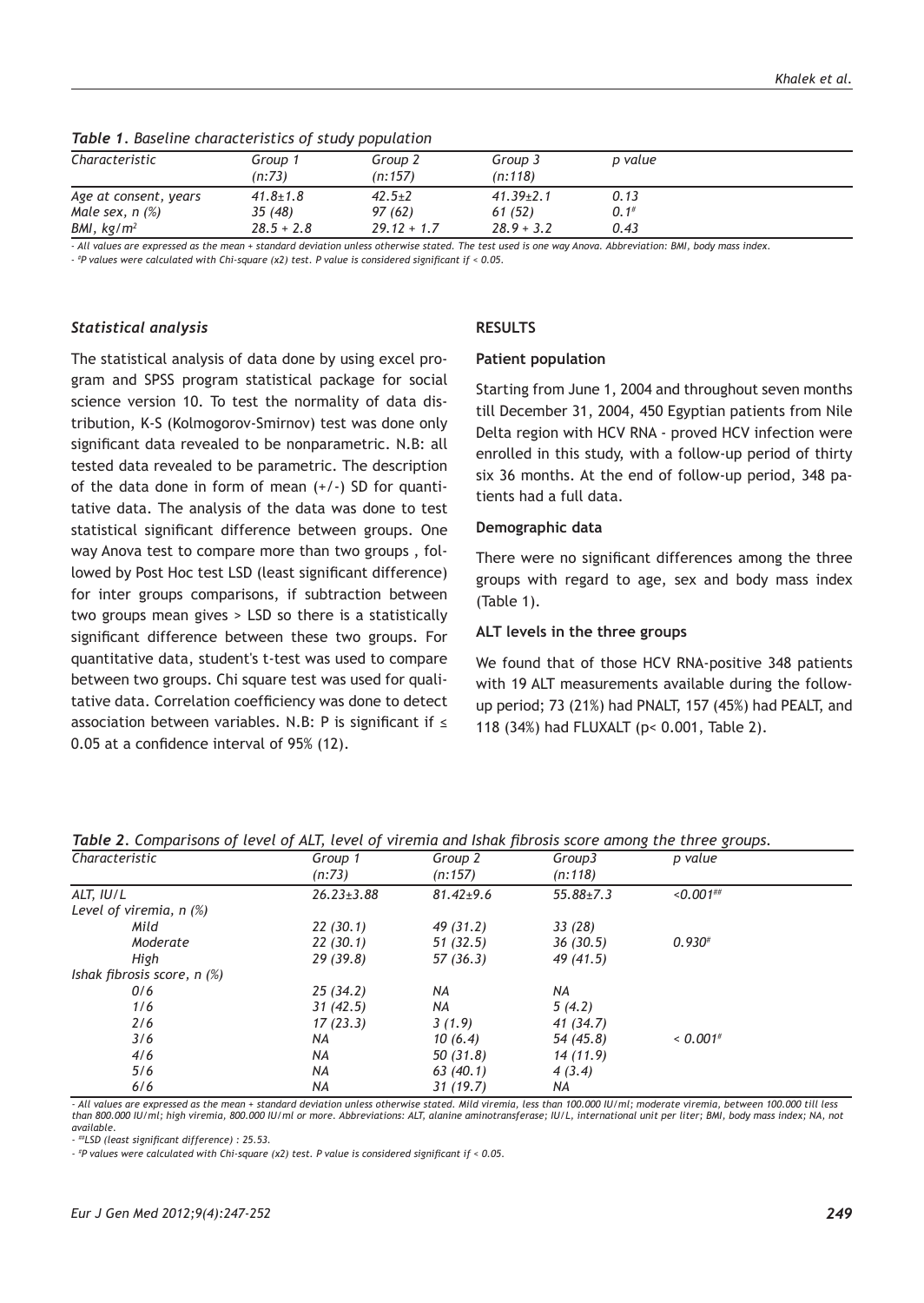| Table 3. Correlation between level of viremia and |  |  |  |
|---------------------------------------------------|--|--|--|
| Ishak fibrosis score                              |  |  |  |

|   |       | $(n:73)$ $(n:157)$ $(n:118)$ | Group 1 Group 2 Group 3 Total |       |
|---|-------|------------------------------|-------------------------------|-------|
|   | 0.001 | 0.045                        | 0.121                         | 0.007 |
| P | 0.99  | 0.57                         | 0.194                         | 0.89  |

*-Spearman correlation co-effecinency is used. There is a non significant positive correlation between the level of viremia and Ishak fibrosis score.*

*- P value is considered significant if < 0.05*

## **The relationship between ALT and the level of viremia**

Also it was shown that no statistically significant relationship was detected among the three groups as regards HCV RNA level of viremia (p: 0.930, Table 2).

## **The relationship between ALT and Ishak fibrosis score**

Liver biopsies were performed on all patients in this study including those of PNALT group.

Patients with PNALT were more likely to have an Ishak fibrosis scores of < 2 while those with PEALT of 2 to 6, the third group with FLUXALT of 1 to 5 (p< 0.001, Table 2, Figure 1, 2 and 3).

# **The relationship between the level of viremia and Ishak fibrosis score**

There was a non significant positive correlation between the level of viremia and Ishak fibrosis score among the three groups (p: 0.89, Table 3).



*Figure 1. Ishak 2; portal tract expansion by fibrosis (Masson trichrome x100).*

## **DISCUSSION**

The upper limit of normal for serum alanine aminotransferase (ALT) has long been considered to be 40 IU/L regardless of sex or body mass index (BMI) (13). To our knowledge, this is one of few prospective studies that were carried out to study the level of ALT among HCV-infected individuals. We found that 21% of Egyptian patients from Nile Delta region with chronic HCV infection had PNALT. Several works have reported that PNALT patients constituted around 30% of HCV cases (14-16).



*Figure 2. Ishak 4; marked portal-portal bridging fibrosis (Masson trichrome x100).*



*Figure 3. Ishak 6; loss of normal architecture with regenerating nodules surrounded by fibrous tissue (Masson trichrome x100).*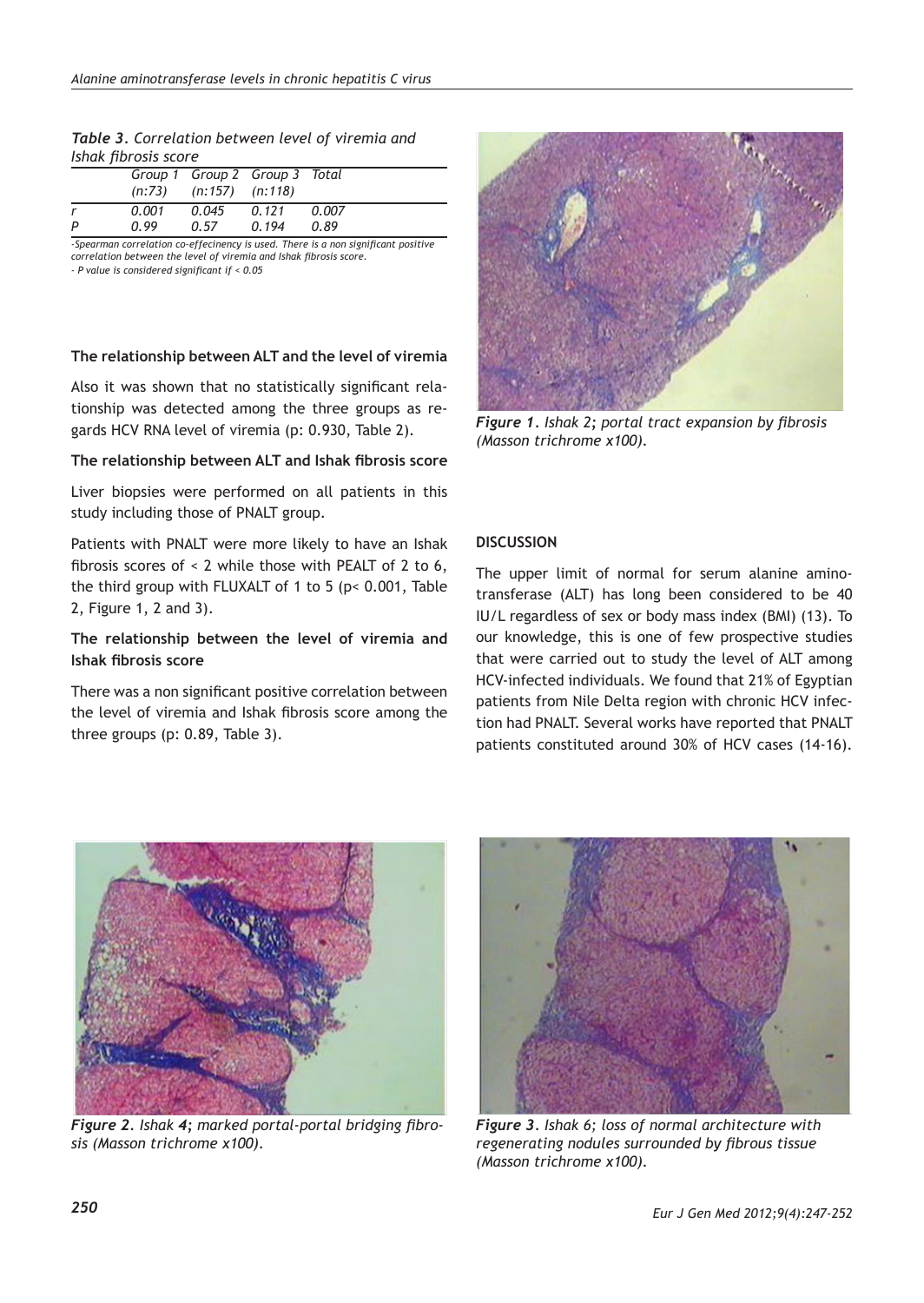This overestimation of the proportion of HCV-infected individuals may be at the expense of patients with fluctuating levels of ALT (FLUXALT). A salient aspect of our study is the adoption of 19 ALT measurements taken 2 month apart over a 3-year period, this, to our opinion, has minimized or even nullified any overestimation. Also we reported that 34% of patients with chronic HCV had fluctuating levels of ALT. We suggest that the previous studies, with fewer ALT measurements and shorter follow-up time, may added a proportion of FLUXALT cases to PNALT, this may cause false sense of disease stability over a short period of time such as 3-6 months with negligence of regular follow-up which may carry the hazard of disease progression with loss of the chance of intake of a specific antiviral therapy in this sector of FLUXALT individuals who were considered as PNALT. On the other hand, there may be an overestimation from another point of view, as we considered the upper limit of normal for serum alanine aminotransferase (ALT) to be 40 IU/L, while there are two studies, Italian and Korean, which suggested that healthy serum ALT values should be adjusted to 30 IU/L for men and 19 IU/L for women (13,17). The 40 IU/L concentration was determined principally from studies performed before the introduction of anti-hepatitis C virus (HCV) testing, and prior to development of the concept of nonalcoholic fatty liver disease (NAFLD) (18,19). So, we recommend a large population-based study that considers age, sex, body mass index (BMI), nonalcoholic fatty liver disease (NAFLD), and other metabolic parameters for the assessment of serum ALT concentrations in healthy Egyptian individuals and to determine the factors affecting ALT levels in these populations.

We found no statistically significant predictive value of age, sex or body mass index, but we found that a higher proportion of HCV-infected patients with PNALT were females, a finding supported by previous studies (6,20,21). Also we could not get a significant relationship between the level of viremia in relation to ALT category, an observation shared by other studies (20-22).

One of the novel aspects provided by this work is that it demonstrates the histopathological criteria in all patients enrolled especially those of PNALT group. We observed that most of PNALT group have an Ishak fibrosis score of 1/6 (42.5%) followed by 0/6 score (34.2%) with the minority of 2/6 score (23.3%), these findings go hand-in-hand with many other studies (23-30). this suggests that chronic hepatitis C with PNALT may have a mild degree of fibrosis with a slow disease progression at the level of histopathological examination. Bruce et al. (21) concluded that PNALT cases represent only 6% of their chronic hepatitis C series, but their study included only 208 HCV RNA-positive persons, also they could not comment on histopathological findings in such group of patients because liver biopsy was done in only one patient (21). Some other studies suggest that 9-20% of chronic HCV-infected persons with PNALT have moderate to severe fibrosis (6-8,20,31), these differences could be explained by the unclear definition of PNALT, also many patients included in these studies may be misclassified as having PNALT while they are ,truly, FLUXALT with fewer ALT measurements and shorter timeframe. The correlation between ALT levels and the progression of fibrosis still lacks a confirmation by other studies with serial liver biopsies.

In conclusion, close follow-up of ALT with short time intervals, not exceeding two months, with a longer timeframe may be beneficial for accurate diagnosis of ALT status, also, it is better for persons infected with chronic hepatitis C virus with PNALT to have a histopathological diagnosis of a liver biopsy, Thus, they will be accurately diagnosed, and they may be considered, according to both serological and histopathological diagnosis, for the specific antiviral therapy. We recommend a more detailed study on the correlation between HCV level of viremia and histopathological changes in relation to ALT category. Thus, the decision to initiate therapy with interferon and ribavirin should be based on a combination of factors independent of ALT levels including the amount of fibrosis on liver biopsy, hepatitis C viral load, patient age and motivation, and co-morbid illness, and the presence of other complicating conditions.

#### *Acknowledgement*

*We thank prof. M. Z. El-Sherif for the helpful discussion.*

#### *REFERENCES*

- *1. Thomas DL, Thio CL, Martin MP, et al. Genetic variation in IL28B and spontaneous clearance of hepatitis C virus. Nature 2009;461(7265):798-801.*
- *2. Asselah T, Bieche I, Sabbagh A, et al. Gene expression and hepatitis C virus infection. Gut 2009;58(6):846-58.*
- *3. Renou C, Pol S, Halfon P, Caillat-Zucman S. Controversies about the histological features of chronic HCV patients with persistently normal alanine transaminase*